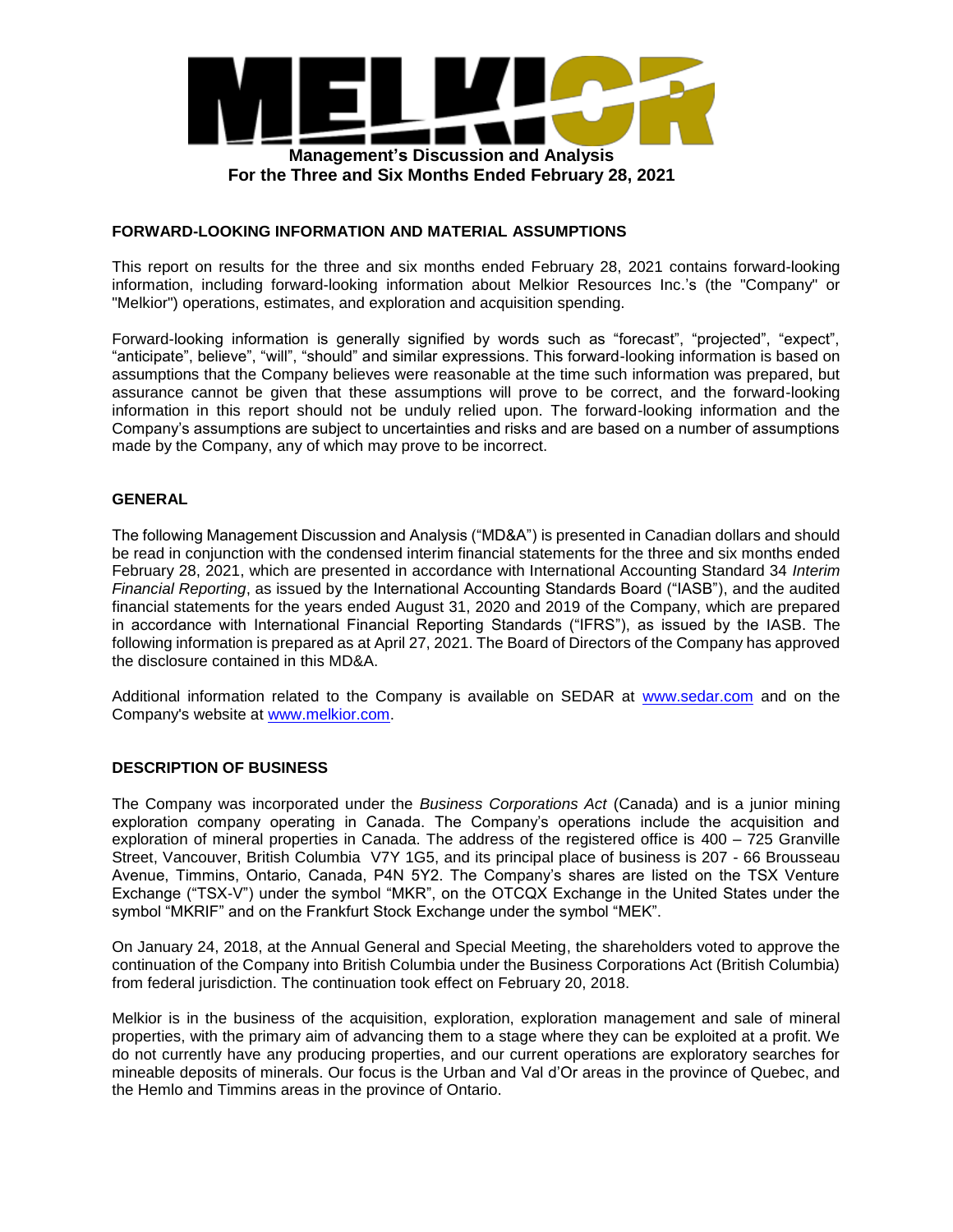#### **EXPLORATION PROJECT – TIMMINS**

#### **Carscallen**

The Carscallen and Big Marsh Projects were merged in 2017 when claim acquisition made the project claim groups contiguous. Further to this merging of Projects the conversion of legacy mining claims into "cells" had the effect of re-establishing claim boundaries. The creation of the new mining cells from Melkior legacy claims had the effect of making the Bristol Project contiguous with the Carscallen Project. The combined group of contiguous claims is referred to as the Carscallen Project. The Carscallen property now is comprised of 283 of combined Single Cell Mining Claims and Boundary Cell Mining Claims. Each Single Cell Mining Claims is approximately 20 ha. Work expenditures can now be transferred within the entire contiguous claim group. At present time the earliest claim due date in the Carscallen project is in 2020.

The Carscallen Project is located 25 kilometres due west of the city of Timmins, Ontario. Access to the property is excellent, via a series of roads and trails that connect to Highway 101.

The Company holds a 100% interest in the property. Some claims are subject to a 1.5% net smelter return royalty ("NSR") while another group of claims is subject to a 2% NSR of which the Company has the right to buy-out half (1%) of the NSR for \$1,000,000.

In October and November 2010, the Company signed three agreements to acquire 100% interests in additional mining claims in consideration of \$10,000 cash and two 2% NSR royalties, of which 1% can be repurchased for \$500,000 each.

In October 2013, the Company signed a memorandum of understanding ("MOU") with the Mattagami First Nation. As part of the MOU, the Company issued 20,000 common shares (valued at \$8,000) on December 23, 2013. The Company will pay 2% of all exploration costs eligible for assessment credit to the Mattagami First Nation.

On April 7, 2016, the Company issued 21,000 common shares (valued at \$8,400) for the acquisition of a 100% interest in an additional mining claim, totaling 64 hectares, from an arm's length party.

During the year ended August 31, 2017, the Company acquired additional claims through cash purchase agreements and staking. One of the claims is subject to a 2% NSR.

During the year ended August 31, 2018, the Company entered into three agreements for the purchase of six additional claims for the Carscallen property. The Company paid \$12,500 and issued 10,000 common shares (valued at \$7,000) as consideration. Two of the claims are subject to a 2% NSR.

Exploration results from the Company's 2016 exploration program on the Carscallen property can be found on the Company's website and on www.sedar.com.

On November 15, 2017, the Company announced it had received final assay results on its 2017 Carscallen drill program. Results are presented below:

| Drill Hole Location |        |              |            |     |         | <b>Select Assay Results</b> |        |           |          |
|---------------------|--------|--------------|------------|-----|---------|-----------------------------|--------|-----------|----------|
| Drill Hole          | East   | <b>North</b> | <b>EOH</b> | Dip | Azimuth | From (m)                    | To(m)  | Width (m) | Au (ppm) |
| CAR-17-1            | 451337 | 5358114      | 161        | 45  | 180     |                             |        |           |          |
|                     |        |              |            |     |         | 75.53                       | 75.93  | 0.40      | 4.78     |
|                     |        |              |            |     |         | 80.33                       | 81.09  | 0.76      | 3.25     |
| CAR-17-2            | 451475 | 5358028      | 113        | 45  | 240     |                             |        |           |          |
|                     |        |              |            |     |         | 16.00                       | 16.40  | 0.40      | 36.10    |
| CAR-17-3            | 451439 | 5358080      | 89         | 45  | 240     |                             |        |           |          |
|                     |        |              |            |     |         | 16.00                       | 17.20  | 1.20      | 0.63     |
| CAR-17-4            | 451436 | 5358124      | 317        | 45  | 240     |                             |        |           |          |
|                     |        |              |            |     |         | 152.00                      | 153.00 | 1.00      | 1.17     |
|                     |        |              |            |     |         | 153.00                      | 153.65 | 0.65      | 0.79     |
|                     |        |              |            |     |         | 153.65                      | 155.26 | 1.61      | 3.25     |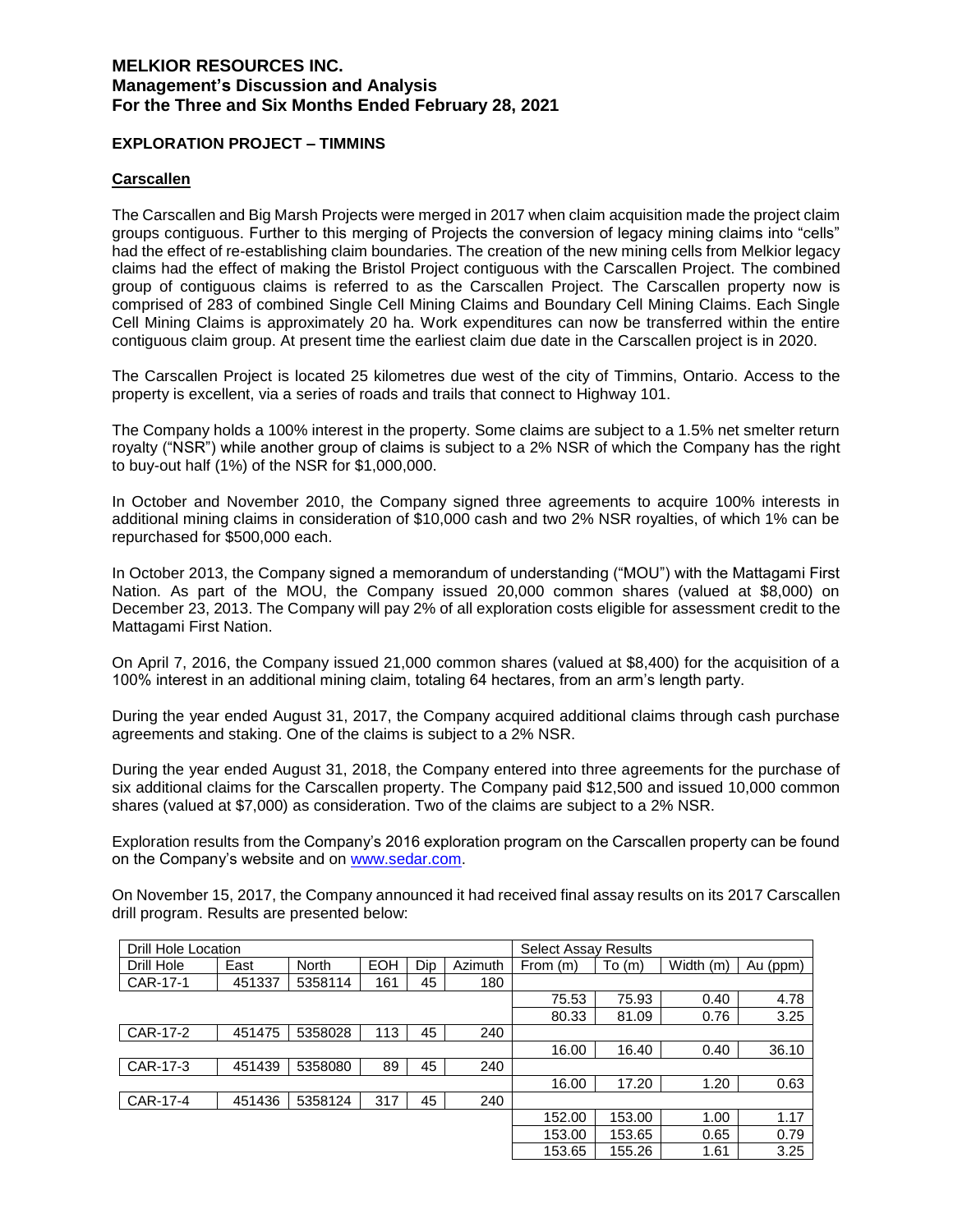|           |        |         |     |    |     | 159.45 | 159.90 | 0.45 | 2.82  |
|-----------|--------|---------|-----|----|-----|--------|--------|------|-------|
| CAR-17-5  | 451436 | 5358124 | 116 | 45 | 60  |        |        |      |       |
|           |        |         |     |    |     | 9.70   | 10.35  | 0.65 | 12.10 |
| CAR-17-6  | 451115 | 5357994 | 233 | 45 | 60  |        |        |      |       |
| CAR-17-7  | 451043 | 5357696 | 259 | 45 | 270 |        |        |      |       |
|           |        |         |     |    |     | 38.90  | 39.65  | 0.75 | 6.84  |
| CAR-17-8  | 450928 | 5357593 | 122 | 45 | 270 |        |        |      |       |
|           |        |         |     |    |     | 57.00  | 57.45  | 0.45 | 6.20  |
| CAR-17-9  | 450994 | 5357430 | 158 | 45 | 270 |        |        |      |       |
|           |        |         |     |    |     | 53.60  | 54.00  | 0.40 | 1.86  |
| CAR-17-10 | 450928 | 5357456 | 65  | 45 | 90  |        |        |      |       |
| CAR-17-11 | 450888 | 5357424 | 98  | 70 | 90  |        |        |      |       |
| CAR-17-12 | 451761 | 5356344 | 47  | 45 | 220 |        |        |      |       |
| CAR-17-13 | 451738 | 5356577 | 557 | 43 | 250 |        |        |      |       |
|           |        |         |     |    |     | 72.40  | 74.00  | 1.60 | 21.80 |
|           |        |         |     |    |     | 87.00  | 88.00  | 1.00 | 1.33  |
|           |        |         |     |    |     | 89.00  | 90.00  | 1.00 | 0.99  |
|           |        |         |     |    |     | 173.55 | 174.40 | 0.85 | 0.79  |
|           |        |         |     |    |     | 226.25 | 227.25 | 1.00 | 0.54  |
|           |        |         |     |    |     | 268.65 | 269.55 | 0.90 | 0.32  |
|           |        |         |     |    |     | 273.85 | 274.45 | 0.60 | 2.58  |
|           |        |         |     |    |     | 291.65 | 292.18 | 0.53 | 8.73  |
| CAR-17-14 | 451736 | 5356624 | 195 | 50 | 250 |        |        |      |       |
|           |        |         |     |    |     | 65.20  | 66.00  | 0.80 | 49.10 |
|           |        |         |     |    |     | 66.00  | 66.80  | 0.80 | 14.20 |
| CAR-17-15 | 451736 | 5356624 | 164 | 70 | 250 |        |        |      |       |
| CAR-17-16 | 451741 | 5356521 | 710 | 51 | 250 |        |        |      |       |
|           |        |         |     |    |     | 77.60  | 77.90  | 0.30 | 17.50 |
|           |        |         |     |    |     | 77.90  | 79.10  | 1.20 | 0.36  |
|           |        |         |     |    |     | 191.45 | 191.85 | 0.40 | 6.63  |
|           |        |         |     |    |     | 243.36 | 244.16 | 0.80 | 0.60  |
|           |        |         |     |    |     | 267.00 | 268.00 | 1.00 | 0.08  |
|           |        |         |     |    |     | 277.70 | 278.00 | 0.30 | 4.18  |
|           |        |         |     |    |     | 283.00 | 283.45 | 0.45 | 0.69  |
|           |        |         |     |    |     | 292.40 | 292.75 | 0.35 | 1.16  |
|           |        |         |     |    |     | 367.41 | 368.00 | 0.59 | 0.47  |
|           |        |         |     |    |     | 368.00 | 368.85 | 0.85 | 0.69  |

A detailed discussion on the drill results is posted on the Melkior website (http://www.melkior.com/wpcontent/uploads/MKR-Interim-Drilling-Results-Carscallen-2017.pdf).

On February 6, 2018, the Company announced completion of a test Mise a la Masse survey over portions of the Behemoth Zone on the Carscallen Project, Timmins, Ontario. Three different input points were evaluated over the test grid area: Whaleback Outcrop (9.5 g/t Au); Jowsey 1946 trench; and the shallowest gold zone encountered in CAR-17-16 (17.50ppm gold over 0.30m @77.75m depth). See the February 6, 2018 news release for the Mise a la Masse maps.

Asymmetries in the electrical potential plots indicate that the current input zones are not isolated but have preferred current/conductive channels. The results of the method test indicate that the Mise a la Masse survey method could be used more extensively over the Behemoth Zone and elsewhere on the Carscallen Project. Mise al la Masse testing could also be used to establish inter-connectivity between conductive zones in adjacent drill holes.

The Mise al la Masse testing of the shallowest gold zone encountered in CAR-17-16 (17.50ppm gold over 0.30m @77.75m depth) appears to indicate that the conductive zone extends to the north. CAR-17-13 and CAR-17-14, both of which encountered the same gold zone as CAR-17-16 are located within the defined elevated zone of voltage potential on the Mise a la Masse map. The continuation of the gold zone encountered in CAR-17-16 to the south is in question as decreasing voltage potential appears more symmetrical in that direction. A structural offset could be responsible for the apparent conductor termination. Historic maps indicate a VLF conductor is co-incident with the gold zone and that this VLF conductor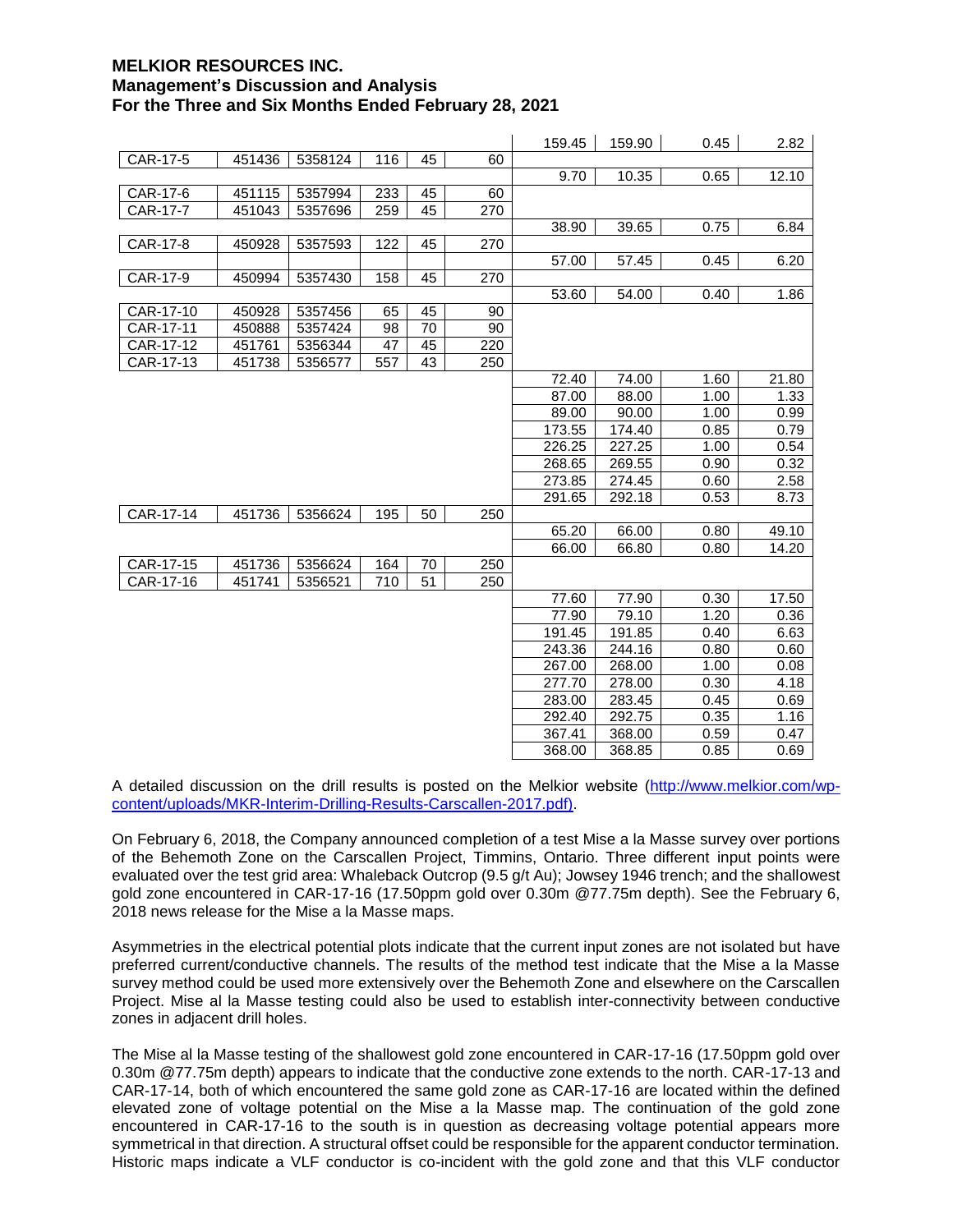continues 370m south to Highway 101. This historic map also indicates that the VLF conductor extends 480m northwards and is co-incident with a topographic discontinuity that has been demonstrated to be associated with a fault that contains a gold bearing quartz vein by the latest drilling and analytical results.

The "Whaleback" gold showing discovered in 2017 is located in a low lying swampy area 200m due west of CAR-17-13. The "Whaleback" gold showing returned assays up to 9.5 g/ton Au from grab samples. Mineralization is hosted in a silicified cataclastic zone in granite that hosts a multi-episodic quartz vein (Az290, -70E) up to 30 cm wide. Drill hole CAR-17-13 undercut this surficial gold bearing structure at a depth of about 200m. The mineralization in the Whaleback Outcrop is at Az290 degree, this orientation is at odds with many other local trend indicators. The 290 trend however is consistent with the trend of AUMO gold zones located about 100m east of CAR-17-16 on Tahoe Canada claims. The Mise a la Masse survey input current directly into the gold bearing zone of the Whaleback Outcrop. The Mise a la Masse data for the Whaleback Outcrop survey indicates potential continuity of the conductive zone to the northeast as well as to the east, potentially linking into the AUMO system of gold zones. The Whaleback Outcrop is located about 200m WNW (Az290) from CAR-17-16.

On March 6, 2018, the Company announced the assays from the 2017 soil sampling program on the Carscallen Project have been received. Melkior undertook a soil sampling program over a one-kilometre square area of the Carscallen Project in 2017. The area sampled included the central project area, where over 90% of drilling has been undertaken (Zamzam, Jowsey, Shenkman, Wire Gold areas). Soil samples were collected from both the A and B-horizons, at 25 m spacing, and submitted for trace analysis (ALS method, AuME-TL43).

Generally, there was a good correlation between the assays of the A and B-horizon samples. Very few areas of anomalous gold were detected in the B-horizon not observed in the A-horizon at the same location. Generally, B-horizon anomalous areas were observed to have a smaller footprint but co-located with Ahorizon anomalies.

Software based statistical evaluation indicates that bismuth is the only element strongly corelated to gold within the soil dataset. This association appears to be validated by a strong correlation of gold and bismuth soil anomalies with both: surficial gold showings; and shallow intersections of gold in drill holes. Surface samples from the Jowsey showing have assayed up to 1,725 ppm Bi (sample MKR-WTK-B84, 843 ppm Au, 1,725 ppm Bi).

An overlay of drill core sample bismuth ICP assays located at shallow sample depth (less than 100m) has a very good correlation with the bismuth in soil anomalies. Additionally, overlaying of all historic assay data from drilling where Au > 1.0 ppm and the sample depth less than 100m has a very good correlation with bismuth in soil at surface.

Historically, high bismuth assays without significant gold values have not been considered worth following up. Going forward, a greater significance in the association of bismuth and gold is going to be incorporated into the Carscallen exploration program.

Drilling in 2008 defined the southern limit of the Zamzam Zone where continuity between closely spaced drill holes was lost in the southerly direction. About 100m south-west of the area of lost continuity (TW-08- ZZ-1) recent soil sampling data indicates there is a prominent and persistent north-south oriented bismuth in soil anomaly. The bismuth in soil anomaly is about 350 meters long and generally located in a shallow trough immediately adjacent and west of a north-south trending persistent bedrock ridge. This ridge is clearly visible on the LIDAR dataset and has also been observed in the field, where historical trenching has been investigated at several locations along its length. It is notable that the soil sample locations that define the bismuth in soil anomaly are in relatively undisturbed terrain, increasing confidence in their significance.

Gold in soil anomalies are present along the northern extension of the primary Target A structure and the area of the NNE mineralized fault discovered by CAR-17-5 (12.10ppm Au, 109ppm Bi over 0.65m @ 9.70m). This soil data reinforces Melkior's commitment to continue with exploring Target A as defined in the 2017 Exploration Plan.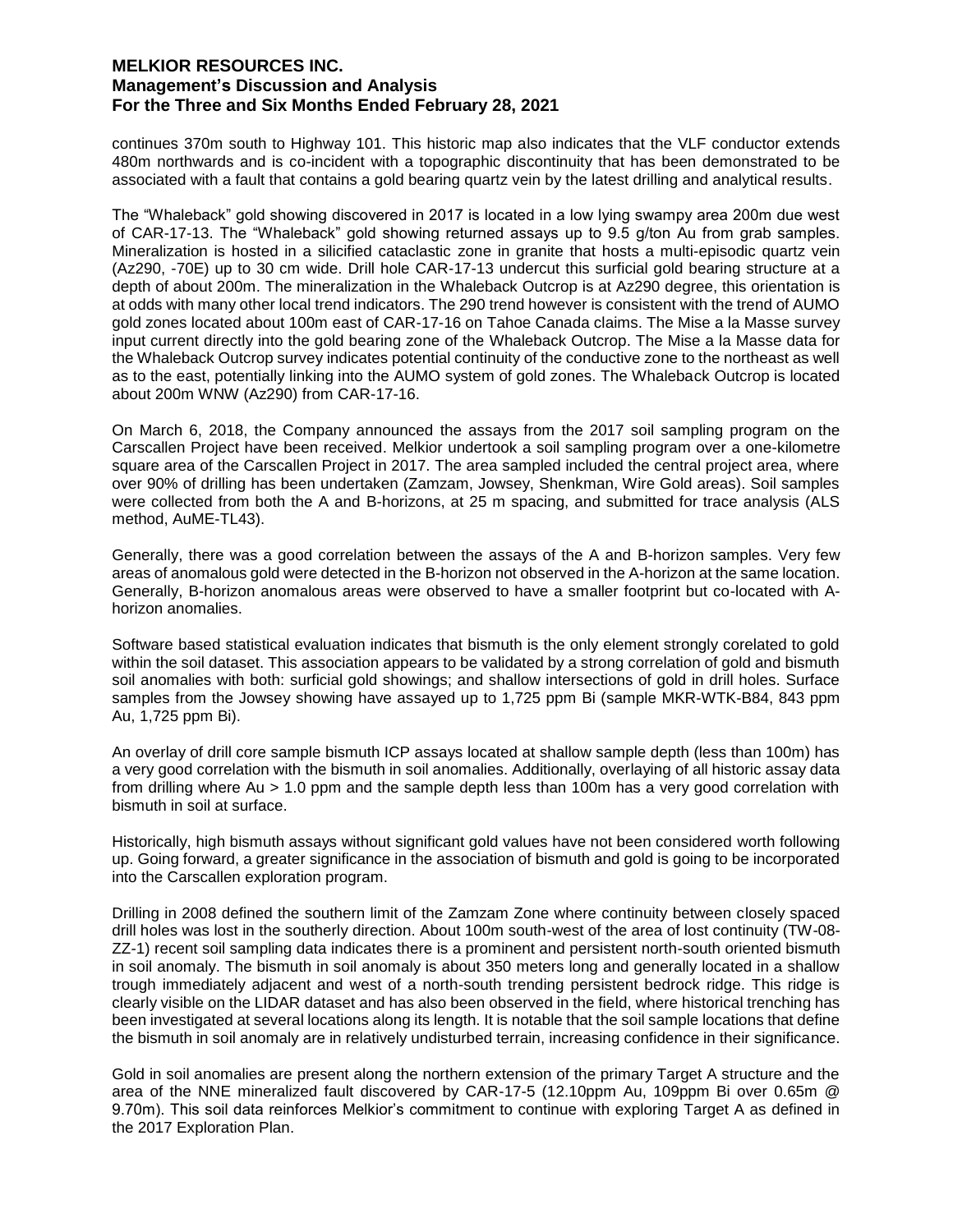The largest bismuth in soil anomaly defined is co-incident with the Big Marsh – Mahoney Lake drainage system. There is a substantial bismuth in soil anomaly that starts at the junction of Big Marsh drainage – Mahoney Creek and extends along the inferred fault system to the northern limit of the area sampled. This northern limit of the bismuth in soil anomaly is 100m south of a historic 120 ppb gold in soil anomaly. Arsenic and copper are both anomalous and co-incident with the bismuth in soil anomaly. Melkior is evaluating the hypothesis that the Big Marsh – Mahoney Lake drainage system is a north-south fault system and linked by a splay fault to the Porcupine Destor Fault Zone. The 2017 soil sampling program covers one kilometre of the interpreted fault zone.

The integration and evaluation of the new soil assay information is ongoing and will be incorporated into future Melkior's Carscallen Exploration Plans.

During the year ended August 31, 2017, the Company paid \$5,000 for a 100% interest in a claim located in Carscallen Township. This claim was part of the Big Marsh property, where the Company has existing claims. The Carscallen and Big Marsh projects were merged in 2017 when this claim acquisition was made to make the project claim groups contiguous. The combined group of contiguous claims is referred to as the Carscallen Project, which also now includes the former Bristol Project.

On September 18, 2019, the Company announced a new gold surface grab sample on the Denton property that assayed 9.59 g/t gold and 6.6 g/t silver.

In October 2019, the Company completed its 2019 drill campaign in Carscallen Township. The first two drill holes were designed to follow up on historical intercepts of 3.33 g/t Au over 4.5 meters in drill hole CAR-45-2010 within the Zam zone and 14.21 g/t Au over 2.9 meters in drill hole WKD-07-6B within the Shenkman zone. It has intersected 23.5 g/t Au over 8.0 meters from 426.0 to 434.0 meters Including 372 g/t Au over a half meter from 433.0 to 433.5 meters on the third deep hole CAR-19-03A.

In November 2019, the Company acquired 15 additional mining claims that straddle the northern boundary of its Carscallen land package. Please refer to the link below for an updated property map: http://www.melkior.com/rch-content/uploads/melkior\_claim\_map\_nov2019-1.pdf

On January 23, 2020, the Company announced the results of the down hole mise-a-la masse survey which was completed on drill holes CAR-19-03A and CAR-80-2012. The results can be found in the January 23, 2020 news release.

On May 6, 2020, the Company entered into an option agreement of 6 cell units (the "Carscallen Claims"). Pursuant to the option agreement, the Company can acquire 100% interest in the Carscallen Claims, subject to a 3% NSR, in consideration for:

- On signing, cash payment of \$10,000 (paid);
- Upon TSX-V acceptance, issuance of 75,000 shares of the Company (issued, valued at \$61,500);
- On the first anniversary, cash payment of \$10,000 and issuance of \$25,000 worth of shares issued at the weighted average price of the common shares for the 10 trading days immediately preceding; and
- On the second anniversary, cash payment of \$10,000 and issuance of \$25,000 worth of shares issued at the weighted average price of the common shares for the 10 trading days immediately preceding.

The Company may purchase one-half of the NSR at any time for the sum of \$1,000,000.

In May 2020, the Company announced that it believes to have discovered a new VMS hosted environment in the Carscallen property in its 2020 spring drill program. The third drill hole, CAR-20-06 tested a mise-ala-masse (MALM) conductor and encountered strong chalcopyrite (copper), sphalerite (zinc) mineralization, described as clots and disseminations, as well as arsenopyrite, pyrite and pyrrhotite mineralization with visible gold hosted within lithologies such as a previously unknown massive rhyolite which typically hosts mineralization in VMS environments. The results of the 2020 spring drill holes can be found on the May 21, 2020 news release.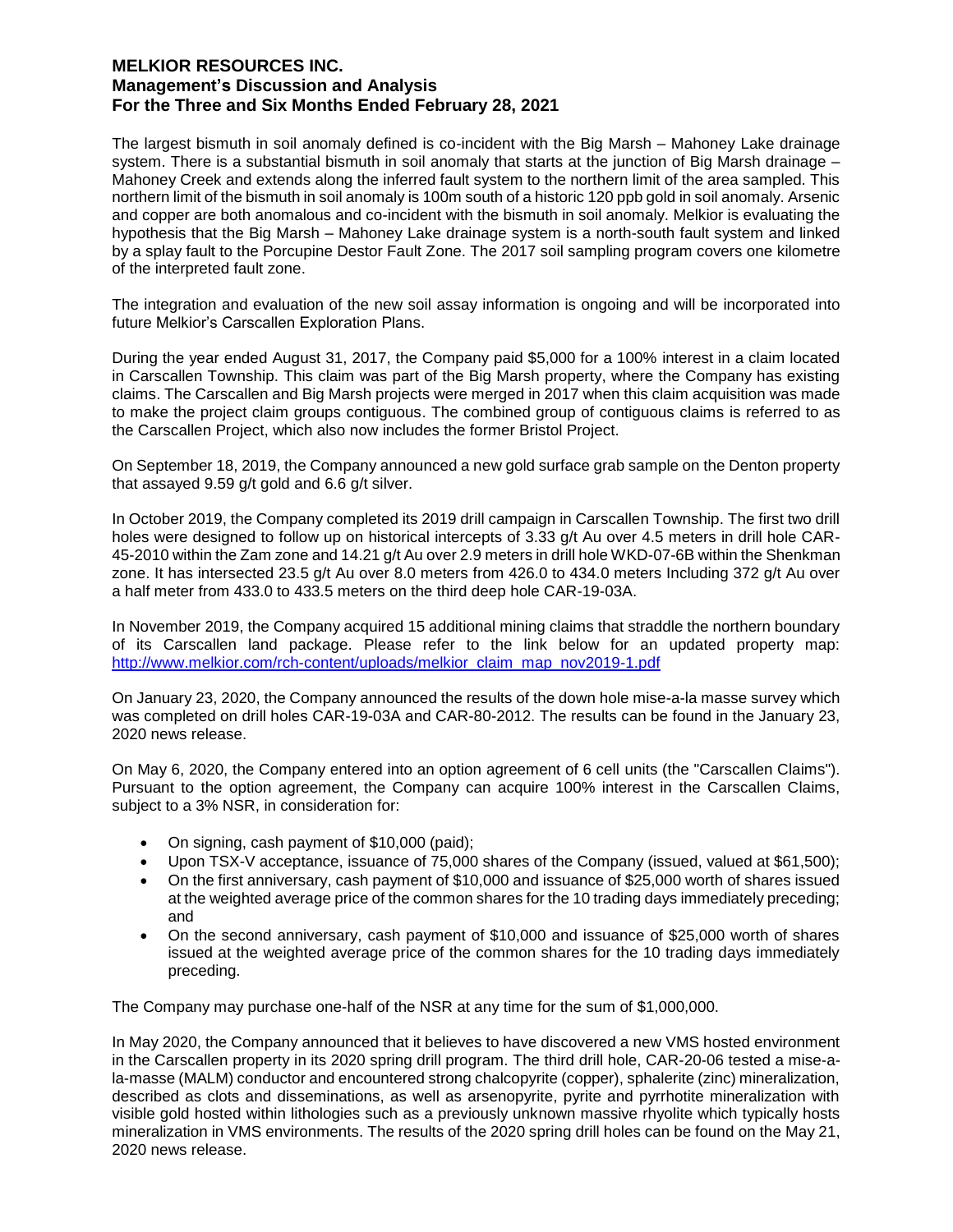In June 2020, the Company completed its first phase of Leapfrog Drill database processing which has further highlighted the potential of the high-grade gold systems Melkior is uncovering at the Carscallen property. The details can be found on the June 26, 2020 news release.

In September 2020, the Company closed a strategic partnership with Kirkland Lake Gold Ltd. ("Kirkland"). Under the terms of the option agreement (the "Kirkland Option Agreement"), the Company has granted Kirkland the right to earn-in up to 75% interest in the Carscallen Project.

Under the terms of the Kirkland Option Agreement, Kirkland has an option to earn a 50% interest in the Carscallen Project in consideration for completing \$10 million in exploration expenditures over a period of 5 years (the "Phase 1 Expenditures"). Kirkland has a minimum commitment of \$3 million during the first 2 years of the option period, which includes \$1.5 million and a minimum of 3000 metres of drilling to be completed in the first year. Should Kirkland fail to incur the Phase 1 Expenditures during the option period, Kirkland's option to acquire the 50% interest shall expire.

Upon Kirkland completing the Phase 1 Expenditures and earning its 50% interest, the parties shall enter into a joint venture agreement to carry on operations with respect to the Carscallen Project (the "Joint Venture"). Upon the formation of a Joint Venture, Kirkland will have the right to earn an additional 25% interest in the Carscallen Project by incurring exploration expenditures of \$100 million within the first 5 years of the formation of the Joint Venture. Any additional funds required beyond the \$100 million will be contributed by the Joint Venture parties based on their proportional joint venture interests.

In October 2020, through the strategic partnership with Kirkland, the Company commenced a 3,800 metre drill program. In January 2021, the drill program was extended to 4,500 metre. The drill program focuses on the 800 metre-long northwesterly trending Zam – Shenkman Trend which has already been partially defined by past drilling and produced multiple high-grade intercepts of gold.

In March 2021, the Company announced the results from 5,618 metre drilling program on the Carscallen Property. The drill highlights include:

- $\bullet$  14.76 g/t Au over 2 metres, including 60.5 g/t Au over 0.5 metres;
- 8.93 g/t Au over 3 metres;
- 6.85 g/t Au over 4.1 metres; and
- 6.18 g/t Au over 2 metres.

See the March 31, 2021 news release for details.

# **Bristol**

The Company holds a 100% interest in claims forming the Bristol property acquired through staking during the year ended August 31, 2017. A B-horizon soil sampling program was undertaken in 2017 over a conductive anomaly. The area of the soil sampling survey is about one-half square kilometre, samples were taken at 25 m spacing, and submitted for trace analysis (ALS method, AuME-TL43). The results have been received but reporting has not yet been completed.

# **EXPLORATION PROJECT – HEMLO/WHITE LAKE**

On May 12, 2017, the Company entered into an agreement to acquire a 100% interest in the initial Hemlo property. The Company paid \$5,000 and issued 150,000 common shares (valued at \$90,000) as consideration for this initial property. The vendor holds a 3% NSR, of which one-third may be purchased by the Company for \$1,000,000. The Property is located within the Hemlo greenstone belt, 22 kilometres east of the Hemlo Gold Mine currently operated by Barrick Gold Corporation.

The White Lake Project has grown since the initial acquisition and is currently comprised of 333 contiguous combined Single Cell Mining Claims and Boundary Cell Mining Claims with each Single Cell Mining Claim being approximately 20 hectares.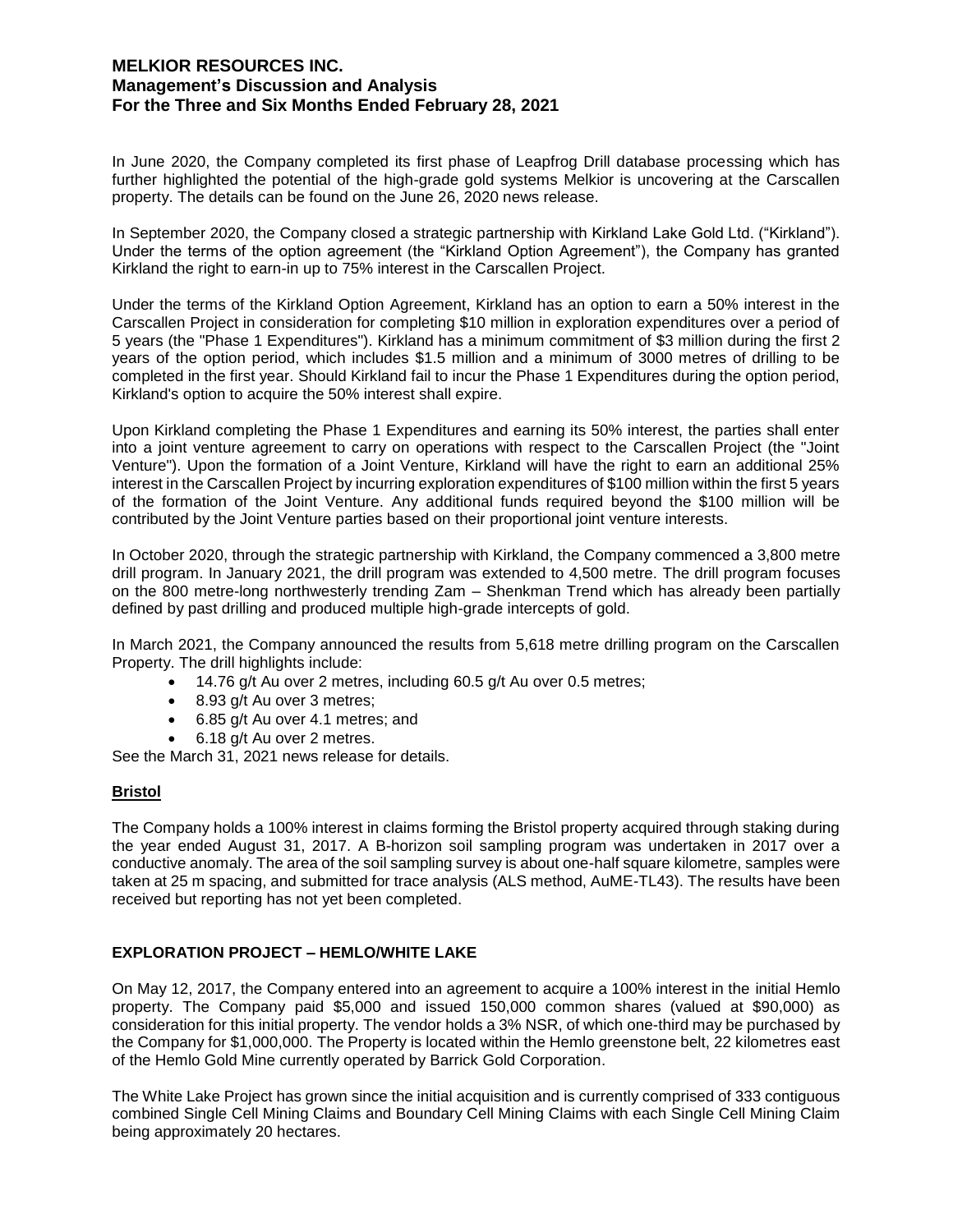During the year ended August 31, 2017, the Company acquired additional claims through cash purchase agreements and staking. A 1% NSR is held by Doug Kakeeway on a group of 5 blocks comprised of 38 legacy claim units (TB4284867, TB4284868, TB4284869, TB4284870, TB4284871).

On March 7, 2018, the Company announced that the assays from the 2017 soil sampling program on the White Lake Project (Hemlo) had been received. Melkior undertook a soil sampling program over 4 square kilometres of the Hemlo/White Lake Project in 2017. The area sampled is centered on the Kakeeway claim group. These claims host a combination of NW-SE trending: mafic-felsic geologic contacts locally with gold bearing veins; gold in soil anomalies; IP chargeability anomalies; and VLF conductors. Soil samples were collected from the A-horizon, at 25 m spacings, and submitted for trace analysis (ALS method, AuME-TL43).

A NW-SE trend in the distribution of anomalous gold in soil, parallel to geological contacts, was anticipated. However, the distribution of anomalous gold in soil over the sample area is more complex.

Software based statistical evaluation of correlated elements was conducted using the Correlations Report of Geosoft Geochemistry extension to Esri ArcMap. This report indicates that germanium is the only element with a significant correlation to gold within the soil dataset. A correlation was expected between gold and several other "normal pathfinder elements", but no other associations are substantiated based strictly on the 2017 soil dataset. Significant reliance was placed on the gold-germanium association in the interpretation of the soil data.

The distribution of germanium in the A-horizon soil samples provides an unanticipated interpretation through the distinct and isolated nature of the anomalous areas. The anomalous germanium distribution can generally be described as two intersecting perpendicular linear anomalies.

The dominant germanium in soil anomaly is 2 kilometres long, persistent across the entire width of the sample area, oriented NE-SW, perpendicular to volcanic contacts, and co-incident with a prominent topographical lineament. This dominant germanium in soil anomaly is locally co-incident with reported gold in soil anomalies in excess of 500 ppb that are located about 400 m from the edge of the sample area (Royal Oak Mines, AFRI 42C13SE0069). If this anomalous trend was consistent and continued to the northeast, the strike extension would continue through the Melkior claim group for about 5 kilometres.

The secondary germanium in soil anomaly is also about 2 kilometres long but less persistent across the width of the sample area, oriented NW-SE it parallels mafic-felsic geologic contacts and historic: gold in soil anomalies; IP chargeability anomalies; and VLF conductors. The anomalous trend is also locally coincident with groups of EM conductors defined by historic airborne surveys.

In January 2019, Melkior undertook a geological field program and undertook a GEOTECH helicopter borne EM, magnetometer survey over the entire White Lake Hemlo Project. Melkior's goal is to advance the White Lake Project to the drill stage. The Kakeeway claim has an existing MNDM Exploration Permit in good standing that permits drilling.

In June 2019, Melkior received the detailed magnetic maps for the Denton project, which is available for download at http://www.melkior.com/rch-content/uploads/Denton\_Drone\_Mag\_Survey\_2019.pdf.

On November 20, 2020, the Company announced the closing of an option and joint venture agreement with Barrick Gold Inc. ("Barrick"), a wholly-owned subsidiary of Barrick Gold Corporation. Under the terms of the option agreement entered into between the Company and Barrick (the "Barrick Option Agreement"), Melkior has granted Barrick the right to earn-in up to a 75% interest in the Hemlo Project located 20 kilometres east of Barrick's Hemlo Mine.

Under the terms of the Barrick Option Agreement, Barrick has an option to earn a 75% interest in the Property in consideration for completing \$4 million in exploration expenditures over a period of 5 years. Barrick has a minimum commitment of \$0.5 million during the first 2 years of the option period. Barrick will act as the operator of the Hemlo Project during the option period. All expenditures beyond the minimum commitment are optional. Should Barrick fail to incur the expenditures during the option period, Barrick's option to acquire the 75% interest shall expire.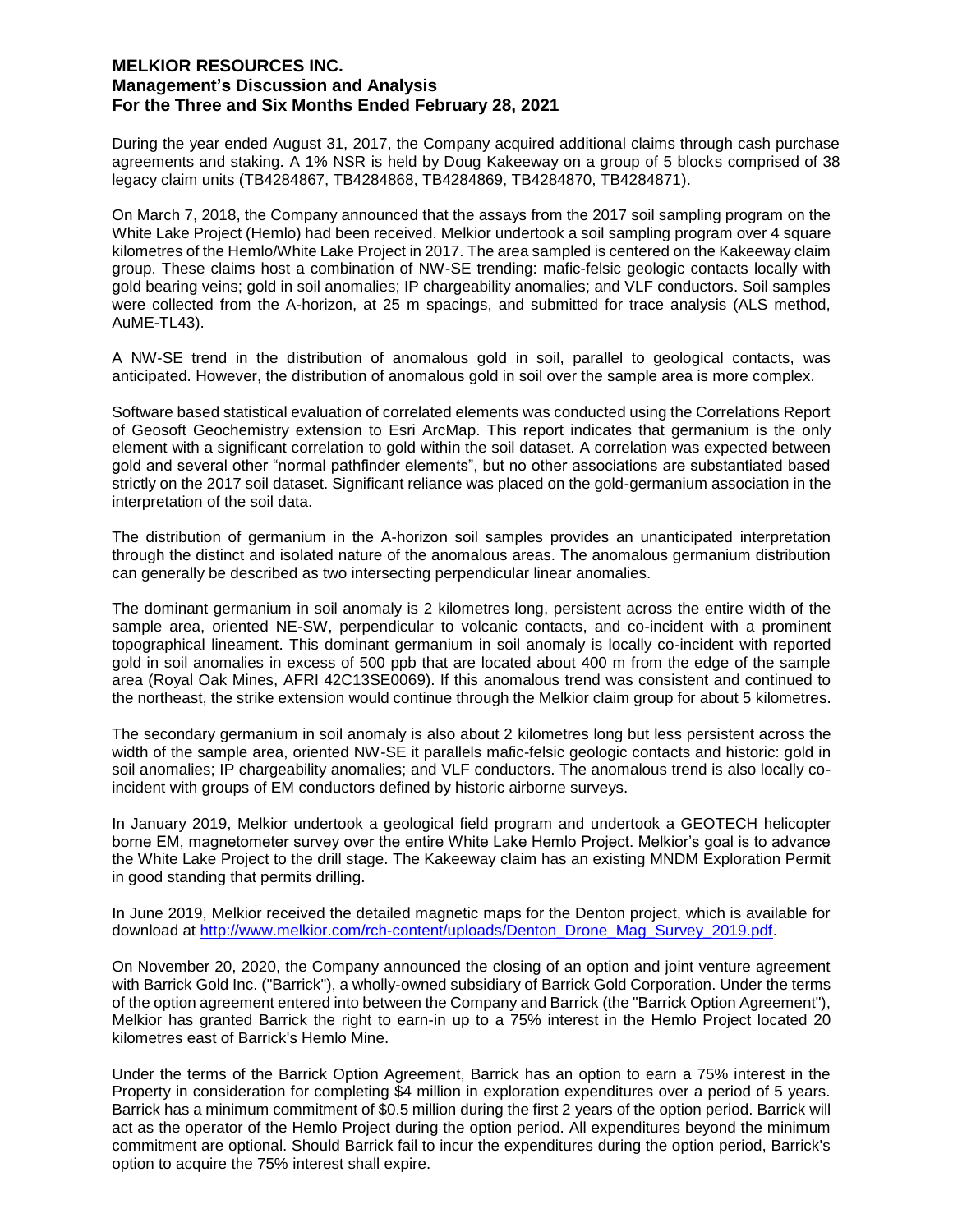Upon Barrick completing the expenditures and earning its 75% interest, the parties shall enter into a joint venture agreement to carry on operations with respect to the Hemlo Project. Funds required for further development will be contributed by the joint venture parties based on their proportional joint venture interests. Dilution of a shareholder's interest below 10% will result in the conversion of the interest to a NSR royalty of either 1% or 2% on certain claims dependent on pre-existing royalties.

#### **EXPLORATION PROJECT – URBAN/MASERES**

During the year ended August 31, 2017, the Company acquired claims in the Urban area of Quebec through map staking. The Company has a 100% ownership in the claims and there is no NSR. Melkior's review of available geological and geophysical information and historical work in the Urban area identified the area selected for map staking.

During the year ended August 31, 2018, the Company acquired additional claims through staking.

On December 22, 2017, the Company closed a private placement of 769,231 flow-through common shares at a price of \$0.65 for gross proceeds of \$500,000. The Company spent the proceeds of the private placement on the Urban project.

On March 5, 2018, the Company announced completion of the data collection portion of a 2,170-line kilometre GEOTECH VTEM plus time-domain helicopter borne magnetometer and EM survey. Melkior conducted a soil sampling test grid over this EM trend in 2017. On September 19, 2017, the Company announced complete assay results had been received on a soil sampling program. The results can be found at: http://www.melkior.com/maseres-gold-project/assay-results/

A-horizon soil analysis over the EM trend returned up to 121 ppb Au; 59 ppm Ag; 93 ppm Cu; 78 ppm Zn; 30 ppm Pb (NR September 17, 2017).

On May 23, 2018, the Company announced receipt of final data for the EM survey. The VTEM survey data supports the hypothesis that the Urban Barry Greenstone Belt continues south of the Osisko Black Dog Project and traverses Melkior's Maseres Project.

On June 19, 2018, the Company announced initiation of a summer work program of a combination of geological work and soil sampling. The program comprised prospecting areas of the EM conductors, attempting to anchor conceptual ideas with geological information and assays. The initial program had a goal of 5,000 A-horizon soil samples to be collected on a 50 m x 50 m grid spacing.

The summer of 2018 on the Maseres Project was spent on reconnaissance geology, ground truthing the plethora of VTEM EM anomalies and conducting a soil sampling survey over priority EM conductors. The program was still progressed late into the fall of 2018 and was terminated based on weather conditions. Partial results from the soil survey have been received and support Melkior's interpretation of the geology of the area and its mineral potential. An expert interpretation of the VTEM survey data Melkior obtained in March 2018 was solicited and the report was made available on Melkiors website on its receipt. It is Melkiors opinion that the interpretation supports Melkiors hypotheses of the geology of the area and its mineral potential. The fall and winter of 2018 were spent evaluating the soil data in conjunction with the reconnaissance geology data and the expert interpretation of the VTEM data.

Melkior signed a contract for a maximum of 5,000 meters of NQ drilling on the Maseres Project in December 2018 drilling was initiated on January 15, 2019. Twenty holes totaling 4,899 meters were constructed along 2.4 km of priority EM trend. Assays have only been completely received up to MS-19-7. Drill holes MS-19- 8 to MS-19-20 (13 holes) have not yet been submitted or received in their entirety at present time. Phase 2 plans will be presented after all data has been received and interpreted. The Maseres drilling permit has been renewed for 2019.

Melkior signed a contract for a maximum of 5,000 meters of NQ drilling on the Maseres Project in December 2018 and the first drill program was completed in March 2019. Twenty holes totaling 4,899 meters were constructed along 2.4 km of priority EM trend. This initial phase of drilling has established that the priority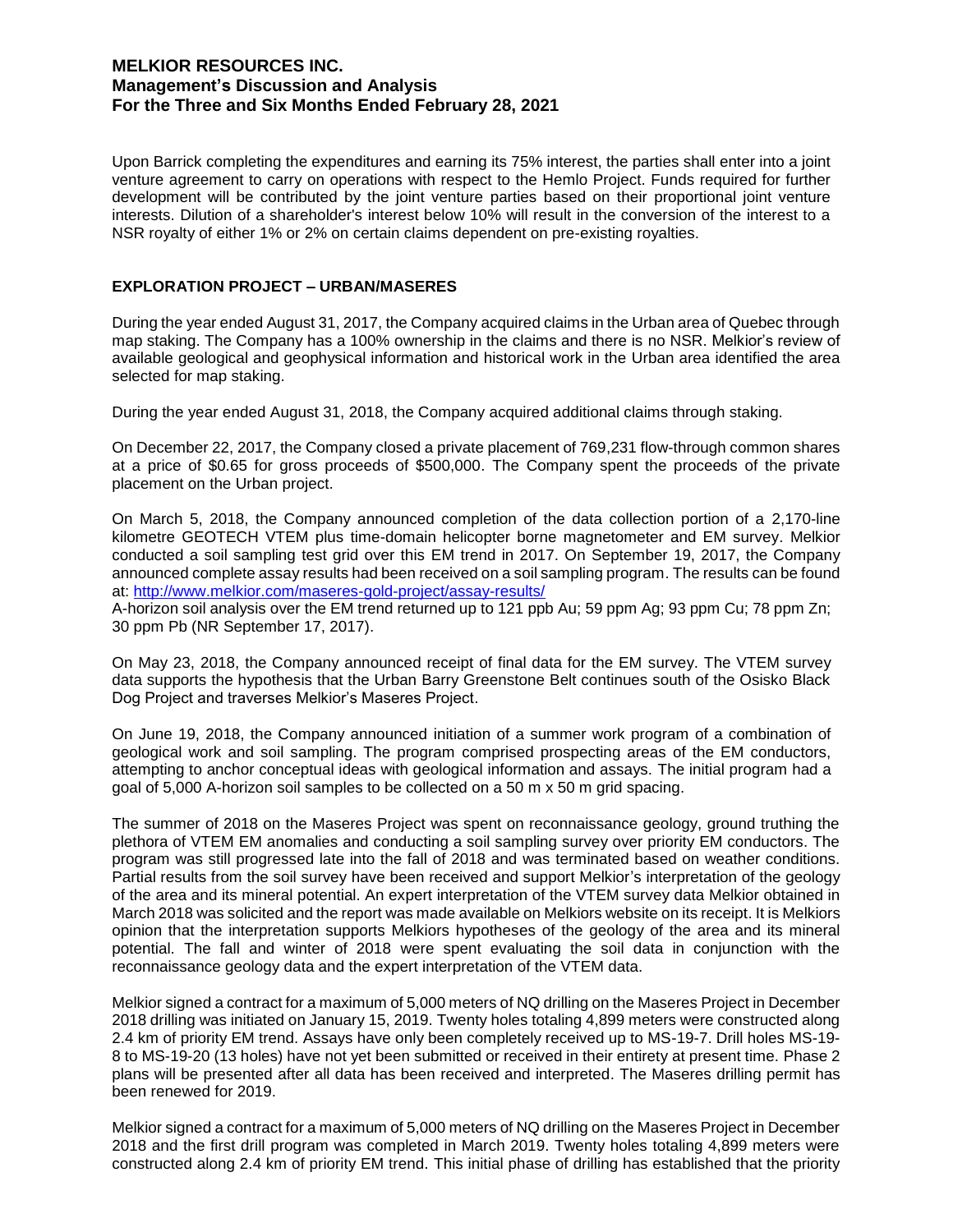EM anomalies reflect the presence of VMS stratigraphy on the Maseres Project along the 2.3 km of the drilled trend. Maximum assays for the main VMS elements were 181.0 g/t Ag, 0.14 % Cu, 0.69 % Pb, 1.74 % Zn, 0.309 ppb Au. A complete list of drill hole locations, assay results along with select maps are available from the following links:

- Collar Locations: 2019 Maseres Drilling Collar Locations
- Complete Assay data: Maseres 2019 Drill Sample Chemistry (PDF table includes drill hole details, sample details, UTM of vertical projection of sample and all assay data)
- Map of: Silver 2019 Maseres Drilling
- Map of: Copper 2019 Maseres Drilling
- Map of: Lead 2019 Maseres Drilling
- Map of: Zinc 2019 Maseres Drilling
- Map of: Gold 2019 Maseres Drilling

In May 2019, Melkior announced the commencement of the summer exploration program and has renewed its drill permit for the Maseres project. The renewed permit is valid until March 31, 2020.

## **EXPLORATION PROJECT – VAL D'OR**

The Company owns 100% interest in the three mineral claims in Tiblemont Township, Quebec.

In April 2020, the Company entered into a purchase agreement to sell 100% interest in the claims for a single cash payment of \$25,000.

In May 2020, the Company announced that the Val d'Or property has been switched from a status of being a non-key asset to its list of key assets. This property was previously named "Vauquelin" and "Tiblemont" properties by prior management. The change in property sentiment is triggered by the development and interest seen in the vicinity of the property, which is expected to increase its potential for discoveries. Subsequently, the Company acquired two additional packages of claims to the west and east of the property.

In August 2020, the Company announced the results of its soil sampling program. From the strong gold anomalies in soils found across the property, 4 distinct targets were identified. The highest gold soil return was 277 ppb gold in addition to a boulder sample that ran 14 g/t silver. See the August 27, 2020 news release for details.

In October 2020, the Company conducted an IP geophysical ground survey on Target 4 of the property.

In November 2020, the Company commenced a high-resolution MAG survey on the entire Val d'Or property and added 8 claims to the Val d'Or property through direct staking.

In April 2021, the Company completed its maiden 1,449 metre drill program on the Val d'Or Property. See April 8, 2021 news release for detail.

#### **OTHER EXPLORATION PROJECTS**

#### **Launay**

The Company retains a 1.5% NSR on the property, of which one-half may be purchased by Beaufield for \$750,000.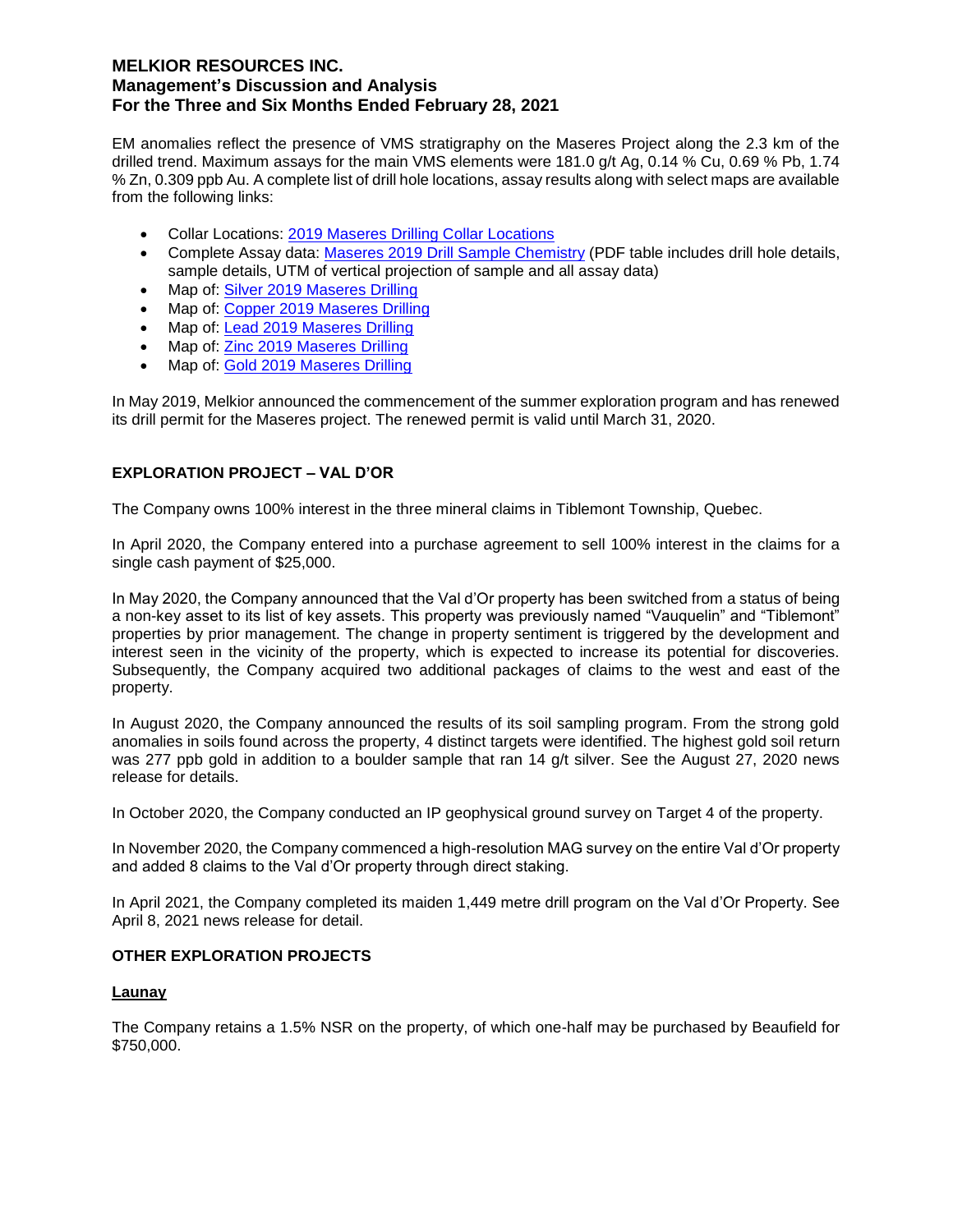### **RESULTS OF OPERATIONS**

## **Three Months Ended February 28, 2021**

During the three months ended February 28, 2021, the Company reported a net loss of \$573,092 (2020 net loss of \$216,375). The Company's net loss included items as follows:

- Consulting and management fees of \$20,000 (2020 \$22,500) were paid to management and external consultants;
- Marketing of \$53,223 (2020 \$nil) increased due to increased marketing activities;
- Office and general of \$7,586 (2020 \$5,933) increased due to higher administrative costs;
- Professional fees of \$32,886 (2020 \$25,205) increased due to higher legal costs related to the Kirkland and Barrick transactions;
- Regulatory fees of \$12,556 (2020 \$27,007) decreased due to lower filing fees;
- Share-based payments of \$524,000 (2020 \$143,000). Share-based payments will vary based on the vesting of stock options.
- Gain on marketable securities of \$30,000 (2020 \$6,347) related to the changes in fair value of the marketable securities; and
- Other income of \$44,902 (2020 \$nil) related to the reduction of the flow-through premium based on expenditures during the period, net of an adjustment based on qualifying expenditures.

## **Six Months Ended February 28, 2021**

During the six months ended February 28, 2021, the Company reported a net loss of \$621,013 (2020 - net loss of \$262,859). The Company's net loss included items as follows:

- Consulting and management fees of \$54,750 (2020 \$38,175) were paid to management and external consultants;
- Marketing of \$67,931 (2020 \$nil) increased due to increased marketing activities;
- Office and general of \$13,927 (2020 \$10,976) increased due to higher administrative costs;
- Professional fees of \$64,896 (2020 \$36,591) increased due to higher legal costs related to the Kirkland and Barrick transactions;
- Regulatory fees of \$25,016 (2020 \$33,455) decreased due to lower filing fees;
- Share-based payments of \$524,000 (2020 \$143,000). Share-based payments will vary based on the vesting of stock options.
- Gain on marketable securities of \$30,000 (2020 loss of \$27,039) related to the changes in fair value of the marketable securities; and
- Other income of \$97,250 (2020 \$24,219) related to the reduction of the flow-through premium based on expenditures during the period, net of an adjustment based on qualifying expenditures.

# **SUMMARY OF QUARTERLY RESULTS**

Results for the eight most recently completed quarters are summarized as follows:

| <b>For the Periods Ending</b> | February 28,<br>2021 | November 30.<br>2020 | August 31.<br>2020 | May 31,<br>2020 |
|-------------------------------|----------------------|----------------------|--------------------|-----------------|
| Net loss                      | 573.092              | 47.921               | 333.750            | 39,752          |
| Loss per share                | 0.03                 | 0.00                 | 0.02               | 0.00            |

| For the Periods Ending  | February 29,<br>2020 | November 30.<br>2019 | August 31,<br>2019 | May 31,<br>2019 |
|-------------------------|----------------------|----------------------|--------------------|-----------------|
| Net loss (income)       | 216,375              | 46.484               | 21.017             | (129, 867)      |
| Loss (income) per share | 0.01                 | 0.00                 | 0.00               | (0.01)          |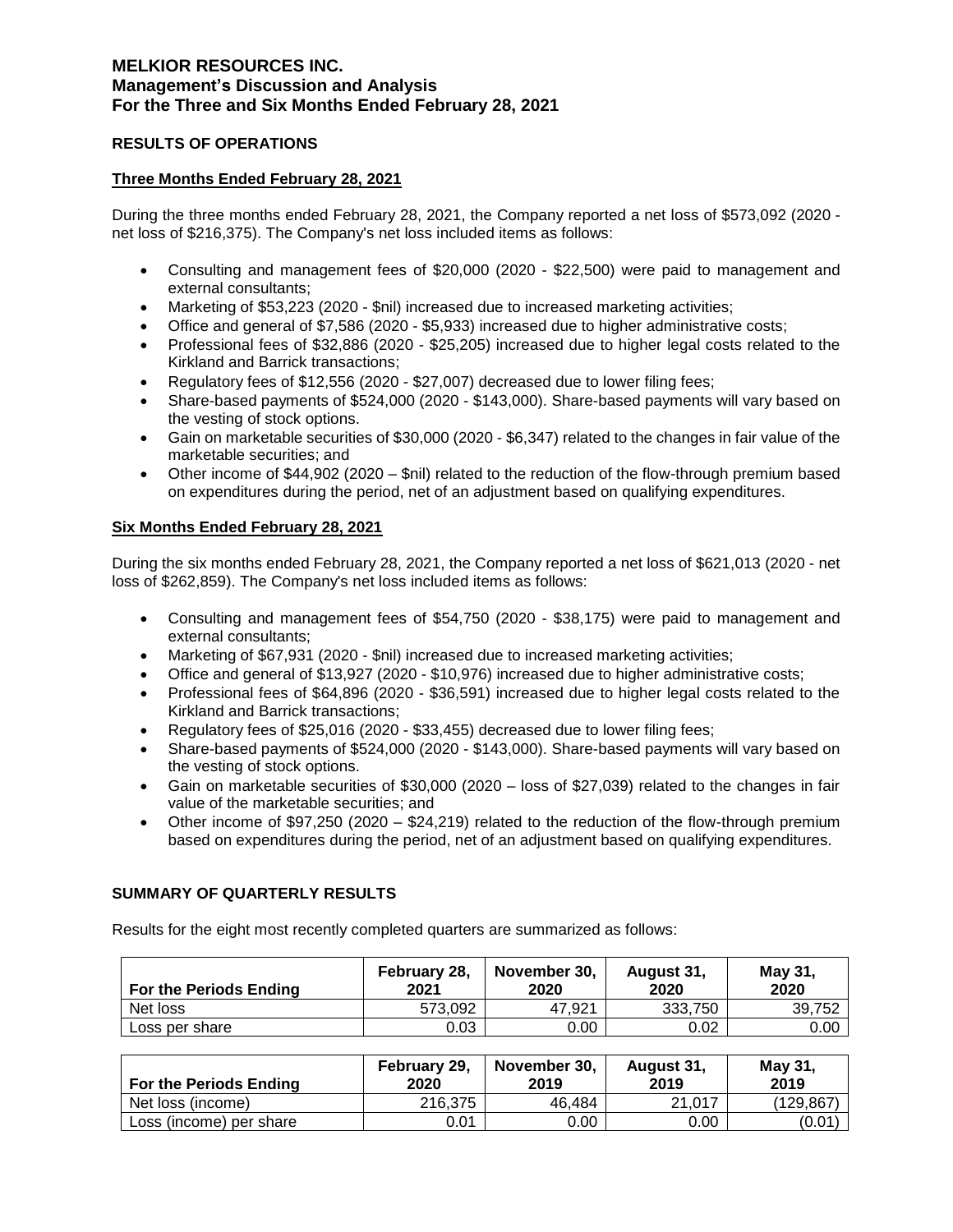#### **LIQUIDITY AND CAPITAL RESOURCES**

The Company had cash of \$1,631,189 and working capital of \$1,955,173 at February 28, 2021, compared to \$523,862 of cash and \$1,312,016 of working capital at August 31, 2020.

The Company will need to obtain additional financing for working capital purposes and to continue exploration on its exploration and evaluation assets. The Company is evaluating its options for financing, including the sale of marketable securities, further issuance of common shares and the sale of certain exploration and evaluation assets.

On September 28, 2020, pursuant to the terms of the Kirkland option agreement, the Company closed a subscription by Kirkland of 1,250,000 units of the Company at \$0.80 per unit on a private placement basis for total gross proceeds of \$1 million. Each unit consists of one common share and one common share purchase warrant. Each warrant will entitle Kirkland to purchase one additional common share of the Company at a price of \$1.20 per share for a period of 2 years from the date of issue.

During the six months ended February 28, 2021, a total of 550,000 stock options were exercised at \$0.20 per share for aggregate gross proceeds of \$110,000.

# **TRANSACTIONS WITH RELATED PARTIES**

The Company's related parties include companies controlled by officers and close family members of directors and key management, as described below.

Unless otherwise stated, none of the transactions incorporated special terms and conditions and no guarantees were given or received. Outstanding balances are usually settled in cash.

The Company's key management personnel are members of the Board of Directors (of which the president of the Company is a member), as well as the chief financial officers and the corporate secretary. Key management compensation is as follows:

|                                    | <b>Three Months</b><br><b>Ended</b><br><b>February 28, 2021</b> |         | <b>Three Months</b><br>Ended<br><b>February 29, 2020</b> |         |
|------------------------------------|-----------------------------------------------------------------|---------|----------------------------------------------------------|---------|
| Consulting and management fees (i) | \$                                                              | 18.750  | \$                                                       |         |
| Professional fees (ii)             |                                                                 | 9,463   |                                                          | 7,690   |
| Regulatory fees (ii)               |                                                                 | 10,997  |                                                          | 5,113   |
| Share-based payments               |                                                                 | 524,000 |                                                          | 143,000 |
| Total key management compensation  | \$                                                              | 563,210 | \$                                                       | 155,803 |

|                                    | <b>Six Months Ended</b><br><b>February 28, 2021</b> | <b>Six Months Ended</b><br><b>February 29, 2020</b> |         |
|------------------------------------|-----------------------------------------------------|-----------------------------------------------------|---------|
| Consulting and management fees (i) | \$<br>37.500                                        | \$                                                  |         |
| Professional fees (ii)             | 18.298                                              |                                                     | 15,326  |
| Regulatory fees (ii)               | 15,711                                              |                                                     | 9,669   |
| Share-based payments               | 524,000                                             |                                                     | 143,000 |
| Total key management compensation  | \$<br>595,509                                       | \$                                                  | 167,995 |

As at February 28, 2021, the balance due to related parties amounted to \$4,110 (August 31, 2020 - \$30,787) and was recorded in accounts payable and accrued liabilities.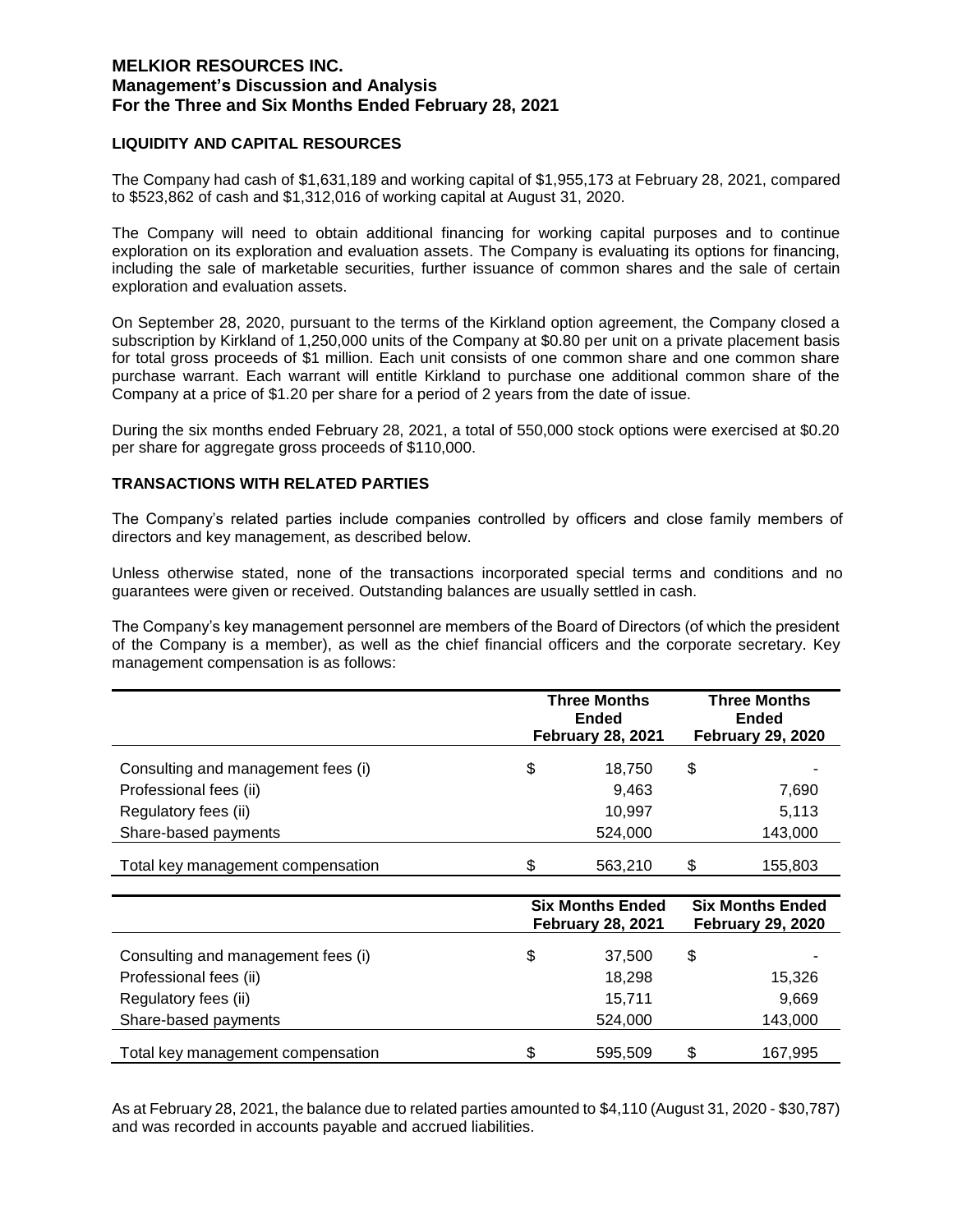- (i) Management fees to the Company's CEO are paid pursuant to a 2020 consulting agreement under which Silverwater Capital Corp., a company controlled by the Company's CEO, receives a monthly fee of \$5,000. The Company can terminate the agreement with three months' notice.
- (ii) During the three and six months ended February 28, 2021, the Company paid professional fees and regulatory fees of \$20,460 and \$34,009, respectively (three and six months ended February 29, 2020 - \$12,803 and \$24,995, respectively) to Marrelli Support Services Inc. ("MSSI"), DSA Corporate Services Inc. ("DSA Corp") and DSA Filing Services Limited ("DSA Filing"), together known as the "Marrelli Group", for:
	- Eric Myung, an employee of Marrelli Group, to act as the CFO of the Company;
	- Bookkeeping services;
	- Regulatory filing services;
	- Corporate secretarial services.

## **COMMITMENTS**

The Company does not have any obligations other than NSR payments on its exploration and evaluation assets.

In connection with the flow-through share financing in August 2020, the Company has committed to incur qualifying Canadian Exploration Expenditures (as such term is defined in the Income Tax Act (Canada)) of a total of \$699,999 by December 31, 2021. If the Company does not incur the required qualifying expenditures, it will be required to indemnify the holders of the flow-through shares for any tax and other costs payable by them as a result of the Company not making the required expenditures.

As at February 28, 2021, the Company is required to incur qualifying exploration expenditures exceeding approximately \$480,600 by December 31, 2021.

#### **OFF-BALANCE SHEET ARRANGEMENTS**

The Company has not entered into any off-balance sheet arrangements.

# **FUTURE ACCOUNTING STANDARDS**

For details of the Company's future accounting standards, including accounting standards not yet adopted and accounting standards amended, but not yet effective, please refer to note 4 of the Company's audited financial statements.

## **OUTSTANDING SHARE INFORMATION**

|                             | April 27, 2021 | <b>February 28, 2021</b> | <b>August 31, 2020</b> |
|-----------------------------|----------------|--------------------------|------------------------|
| <b>Common Shares</b>        | 21,849,420     | 21,849,420               | 20,049,420             |
| Warrants                    | 3,250,000      | 3,250,000                | 2,000,000              |
| Finders' Warrants           | Nil            | 29.167                   | 29.167                 |
| <b>Stock Options</b>        | 2,095,000      | 2,095,000                | 1,815,000              |
| <b>Fully Diluted Shares</b> | 27,223,587     | 27,223,587               | 23,893,587             |